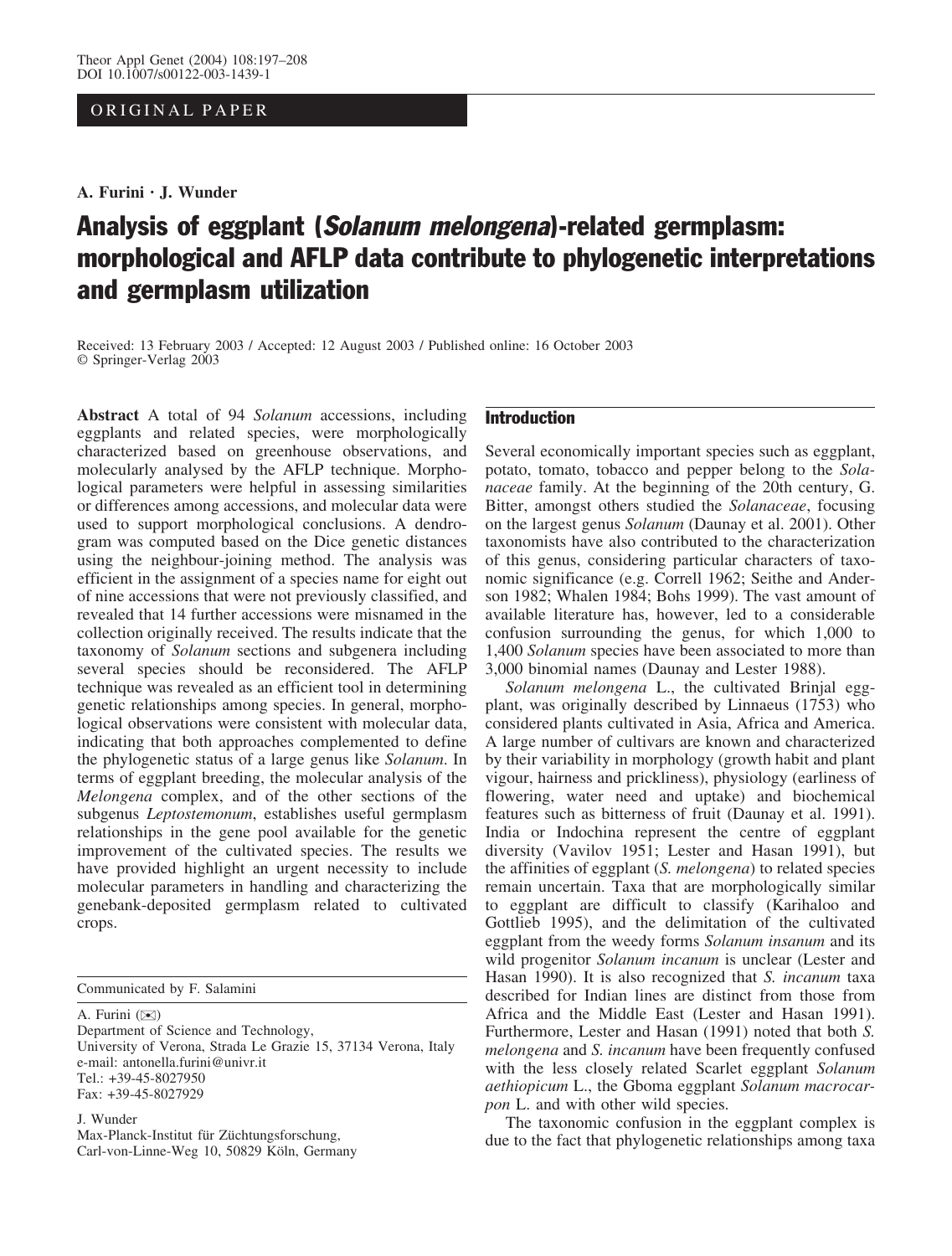have been established, considering mainly morphological features, crossability and  $F_1$  fertility (Baksh 1979; Lester and Hasan 1991). These parameters are, however, insufficient for establishing genetic affinities, because S. melongena can be crossed not only to putative progenitors but also to more distantly related species (Daunay et al. 1991). Moreover, because of the existence of a high morphological variability, morphological data can lead to ambiguous interpretations. To overcome these problems, isozyme variation has been considered (Lester and Hasan 1991; Karihaloo and Gottlieb 1995) but little has been done, so far, to assess the genetic relationships within the eggplant complex using molecular markers. At the DNA level, genetic affinities have been reported based on the analysis of chloroplast DNA (Sakata et al. 1991; Sakata and Lester 1994; Isshki et al. 1998); RAPD analysis (Karihaloo et al. 1995) has also been used to compare cultivated S. melongena and the weedy S. insanum, and more recently (Mace et al. 1999) to follow the variation of AFLP patterns in cultivated eggplant and wild relatives. Conflicts, however, have arisen, when only molecular data have been considered. These data are of help when morphological analyses are insufficient (Patterson et al. 1993), as in the case of the genus Solanum which includes so many species. It is, in fact, now evident for this genus that polymorphisms detected at the molecular level have the potential to identify accessions and to assign them to the correct species (Rodriguez et al. 1999).

Molecular markers are also useful in population biology. Until recently, it was difficult to demonstrate speciation in the absence of geographical isolation. Today, those phenomena can be approached based on molecular phylogeny, and the current use of molecular techniques in genetic diversity studies is supported by the finding that evolutionary processes such as natural selection and genetic drift produce divergent phylogenetic branchings which can be recognized because the molecular sequences on which they are based share a common ancestor (Page and Holmes 1998).

The accessions analysed in this study were obtained from the USDA Plant Genetic Resources Conservation Unit (University of Georgia, Griffin, GA, USA). Unfortunately, movement of accessions from one environment to another often creates confusion with respect to their historical or geographical derivation. Thus, while the analysis of accessions derived from different geographical areas is central to the study of genetic diversity, it may happen that a given diverse geographic origin of two accessions cannot be considered as a parameter describing genetically different materials (Skroch et al. 1998). Ultimately, only phenotypic and genetic criteria are, together, the parameters to be adopted for the study of genetic relationships. Our objectives were: (1) to describe the genetic similarity between accessions and confirm them using morphological parameters; (2) to identify duplicated accessions, if any, among the species received; (3) to describe and to assign to specific taxa, nine accessions of Solanum that were not previously classified; (4) to assess genetic distances among wild and domesticated forms of some taxa, and (5) to detect the AFLP variation among the *S. melongena* and related species of the genus Solanum. This study highlights an urgent necessity to include molecular parameters in the handling and characterizing of genebank-deposited germplasm related to cultivated crops.

# Materials and methods

#### Plant material

A total of 94 Solanum accessions from the USDA Plant Genetic Resources Conservation Unit (Georgia, USA) were included in the present analysis. Among the accessions received as S. melongena and S. aethiopicum, a set was chosen to cover a wide range of geographical origins and to maximise genetic diversity. Nine accessions included in this analysis were unclassified (details in Table 1)

#### DNA isolation

Three seeds for each accession were germinated and genomic DNA was extracted from 0.5 g of the freeze-dried leaf sample using the QIAGEN DNeasy Plant Mini Kit (QIAGEN GmbH, Max-Volmer-Strasse 4, 40724 Hilden, Germany).

#### AFLP analysis

The AFLP procedure was performed essentially as described by Zabeau and Vos (1993) and Vos et al. (1995). A total of five primer combinations were used to amplify EcoRI- and MseI-digested DNA. Primer combinations, and EcoRI and MseI adapters, are reported in Table 2. DNA  $(0.5 \ \mu g)$  was restricted for 2 h using EcoRI (5 U), MseI (5 U) and 5  $\mu$ l of 10x restriction-ligation buffer (100 mM of Tris HCl, 100 mM of MgAc, 500 mM of Kac) in a final volume of 50  $\mu$ . The adapter ligation was performed by adding the following to the restricted genomic DNA:  $\vec{E}$ coRI-adapter (5 pMol),  $MseI$ -adapter (50 pMol), ATP (10 mM), T4-DNA ligase (1 U),  $10 \times$ restriction-ligation buffer (1  $\mu$ l), and H<sub>2</sub>O to reach a final volume of 60  $\mu$ l. The reaction was incubated at 37°C for 5 h. Preamplification was carried out by mixing digested and ligated DNA  $(1 \mu l)$  with EcoRI primer + 1 selective nucleotide (75 ng), MseI primer + 1 selective nucleotide (75 ng), dNTPs (2 mM),  $10 \times PCR$  buffer  $(2.5 \mu l)$ , Taq DNA polymerase (1 U) in a total volume of 25  $\mu l$ . The PCR reaction was performed for 20 cycles at  $92^{\circ}C/60$  s, annealing at  $60^{\circ}$ C/30 s and extention at  $72^{\circ}$ C/60 s, followed by a  $72^{\circ}$ C/5 min extention. Only the EcoRI primer was labeled and sufficient primer was prepared for 100 selective amplifications by mixing  $\gamma$ -[<sup>33</sup>P] ATP (5  $\mu$ l, 100  $\mu$ Ci/ $\mu$ l), T4-kinase buffer (2.5  $\mu$ l), T4-kinase (5 U), 5  $\mu$ l of EcoRI primer + 3 (50 ng/ $\mu$ l) and 12  $\mu$ l of H<sub>2</sub>O in a final volume of 25  $\mu$ l. The reaction was performed at 37°C for 30 min followed by 10 min at  $70^{\circ}$ C to inactivate the T4-kinase. The final PCR amplification was carried out in a final volume of 10  $\mu$ l with a [<sup>33</sup>P]-labelled *Eco*RI primer, three nucleotides and an unlabelled *MseI* primer and three nucleotides with a profile of  $94^{\circ}C/30$  s,  $65^{\circ}$ C/30 s,  $72^{\circ}$ C/60 s for 1 cycle, followed by  $94^{\circ}$ C/30 s,  $56^{\circ}$ C/60 s, 72°C/60 s for 24 cycles. PCR products were resolved on a  $5\%$ denaturing polyacrylamide gel by loading  $2 \mu l$  of the PCR sample per track. Gels were fixed in 10% acetic acid for 30 min, then dried at 80 $^{\circ}$ C for 2 h and exposed to X-ray film for 24 to 48 h depending on signal intensity.

#### Data analysis

Only distinct, well-resolved fragments were scored, discarding faint bands. We analysed the AFLP banding patterns as dominant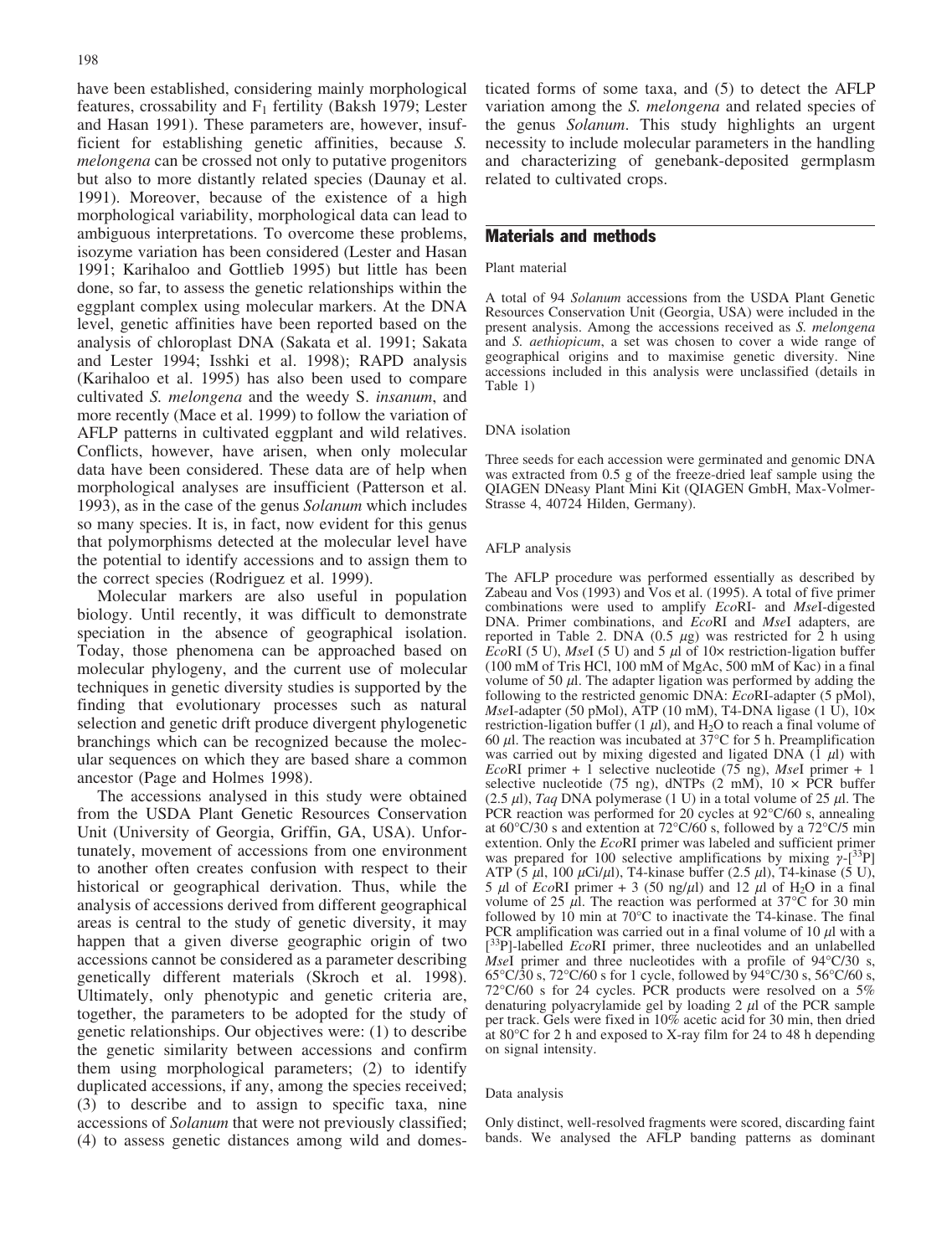| Table 1 Accessions of eggplant and related species examined, taxonomically defined as received, and with species names reassigned or |  |
|--------------------------------------------------------------------------------------------------------------------------------------|--|
| newly classified with seed source and the native distributional range                                                                |  |
|                                                                                                                                      |  |

| Entry<br>no.                                 | Accession<br>no.                                                                                     | Species:<br>assigned name                                                                                                                    | Species:<br>re-assigned name<br>(or newly<br>classified taxon) <sup>a</sup> | Subgenus, <sup>b</sup><br>and Section <sup>c</sup> | Seed source                                                                                                                | Native distributional range                                                                   |
|----------------------------------------------|------------------------------------------------------------------------------------------------------|----------------------------------------------------------------------------------------------------------------------------------------------|-----------------------------------------------------------------------------|----------------------------------------------------|----------------------------------------------------------------------------------------------------------------------------|-----------------------------------------------------------------------------------------------|
| $\mathbf{1}$<br>2                            | PI 368425<br>PI 304600                                                                               | S. pseudocapsicum<br>S. nigrum                                                                                                               |                                                                             | Sol., Ps.,<br>Sol., Sol.,                          | Yugoslavia<br>Japan                                                                                                        | Probably of neotropic origin<br>Algeria, Marocco, Tunisia;                                    |
| 3                                            | PI 390820                                                                                            | S. ochrantum                                                                                                                                 |                                                                             | Pot., Pet.,                                        | Peru                                                                                                                       | temperate and tropical Asia<br>South America: from Ecuador<br>to Peru                         |
| 4                                            | PI 203339                                                                                            | Solanum suaveolens                                                                                                                           |                                                                             | Pot., Bas.,                                        | Mexico                                                                                                                     | North America: Mexico;<br>South America:<br>from Belize to Venezuela                          |
| 5<br>6<br>7                                  | PI 265884<br>PI 390819<br>PI 473478                                                                  | S. suaveolens<br>S. suaveolens<br>S. suaveolens                                                                                              |                                                                             |                                                    | South America<br>Peru<br>Peru                                                                                              | Guatemale, Peru                                                                               |
| 8                                            | PI 243342                                                                                            | S. caripense                                                                                                                                 |                                                                             | Pot., Bas.,                                        | Costa Rica                                                                                                                 | A South America:<br>from Colombia to Peru                                                     |
| 9                                            | PI 280049                                                                                            | S. aviculare                                                                                                                                 | S. laciniatum                                                               | Arch., Arch.,                                      | Minnesota                                                                                                                  | Australia: South Wales, Tasmania,<br>Victoria (S. laciniatum)**                               |
| 10<br>11<br>12<br>13                         | PI 420414<br>PI 337284<br>PI 337310<br>PI 504520                                                     | S. aviculare<br>S. laciniatum<br>S. laciniatum<br>S. laciniatum                                                                              | S. laciniatum                                                               |                                                    | Spain<br>Hungary<br>New Zeland<br>Australia                                                                                | South America:                                                                                |
| 14<br>15                                     | PI 358311<br>PI 381291                                                                               | S. sisymbriifolium<br>S. sisymbriifolium                                                                                                     |                                                                             | Lept.,* Cryp.,*                                    | India<br>India                                                                                                             | from Argentina to Brazil                                                                      |
| 16                                           | PI 420997                                                                                            | S. rostratum                                                                                                                                 |                                                                             | Lept., Andr.,*                                     | Netherlands                                                                                                                | North America:<br>United States and Mexico                                                    |
| 17                                           | PI 487467                                                                                            | S. sessiliflorum                                                                                                                             |                                                                             | Lept., Las.,                                       | Venezuela                                                                                                                  | South America:<br>from Venezuela to Brasil                                                    |
| 18                                           | PI 487464                                                                                            | S. stramonifolium                                                                                                                            |                                                                             |                                                    | Venezuela                                                                                                                  | from Ecuador to Northern<br>Amazon Basin                                                      |
| 19                                           | PI 308877                                                                                            | S. aculeatissimum                                                                                                                            | S. viarum                                                                   | Lept., $Ac.,$                                      | India                                                                                                                      | Eastern Brazil to Northeastern<br>Argentina (S. viarum)**                                     |
| 20<br>21                                     | PI 312108<br>PI 305325                                                                               | S. aculeatissimum<br>S. acerifolium                                                                                                          | S. viarum<br>S. atropurpureum                                               | Lept., $Ac.,$                                      | India<br>Colombia                                                                                                          | South America: from Argentina<br>to Brazil (S.atropurpureum)**                                |
| 22<br>23                                     | PI 305320<br>PI 390818                                                                               | S. atropurpureum<br>S. spinosissimum                                                                                                         | S. capsicoides                                                              | Lept., $Ac.,$                                      | Colombia<br>Peru                                                                                                           | Caribbean Islands, Atlantic<br>coast of Brazil throughout<br>the tropics (S. capsicoides)**   |
| 24<br>25<br>26                               | PI 183949<br>PI 196300<br>PI 370043                                                                  | S. capsicoides<br>S. capsicoides<br>S. capsicoides                                                                                           | S. viarum                                                                   |                                                    | India<br>Nicaragua<br>India                                                                                                |                                                                                               |
| 27                                           | PI 245968                                                                                            | S. mammosum                                                                                                                                  |                                                                             | Lept.,* $Ac.,^*$                                   | Mexico                                                                                                                     | North America: Mexico;<br>South America: from Barbados<br>to Brazil                           |
| $28\,$<br>29                                 | PI 305323<br>PI 247828                                                                               | S. mammosum<br>S. americanum                                                                                                                 | S. aethiopicum                                                              | Lept., $Ol.,$                                      | Colombia<br>Congo                                                                                                          | Central Africa: from Ivory<br>Coast to Kenya and Tanzania<br>$(S.~aethiopicum)$ **            |
| 30<br>31<br>32<br>33<br>34<br>35<br>36<br>37 | PI 194166<br>PI 420230<br>PI 424860<br>PI 441848<br>PI 441859<br>PI 441893<br>PI 441851<br>PI 441891 | S. aethiopicum<br>S. aethiopicum<br>S. aethiopicum<br>S. aethiopicum<br>S. aethiopicum<br>S. aethiopicum<br>S. aethiopicum<br>S. aethiopicum |                                                                             |                                                    | Yugoslavia<br>Africa<br><b>Brazil</b><br><b>Brazil</b><br><b>Brazil</b><br><b>Brazil</b><br><b>Brazil</b><br><b>Brazil</b> |                                                                                               |
| 38                                           | PI 179745                                                                                            | S. anguivi                                                                                                                                   | S. <i>incanum</i>                                                           | Mel., Lept.,                                       | India                                                                                                                      | Africa: Egypt, Ethiopia, Sudan;<br>Asia: Iran, Iraq, Israel, Jordan,<br>Saudi Arabia, Turkey, |
| 39<br>40<br>41                               | PI 180485<br>PI 183357<br>PI 381155                                                                  | S. anguivi<br>S. anguivi<br>S. incanum                                                                                                       | S .incanum<br>S .incanum                                                    |                                                    | India<br>India<br>India                                                                                                    | Lebanon, Turkey (S. incanum)**                                                                |
| 42<br>43                                     | PI 200854<br>Grif 1260                                                                               | S. ferox<br>S. melongena                                                                                                                     | S. <i>incanum</i>                                                           | Mel., Lept.,                                       | Myanmar<br>Thailand                                                                                                        | India, South-East Asia,<br>South China                                                        |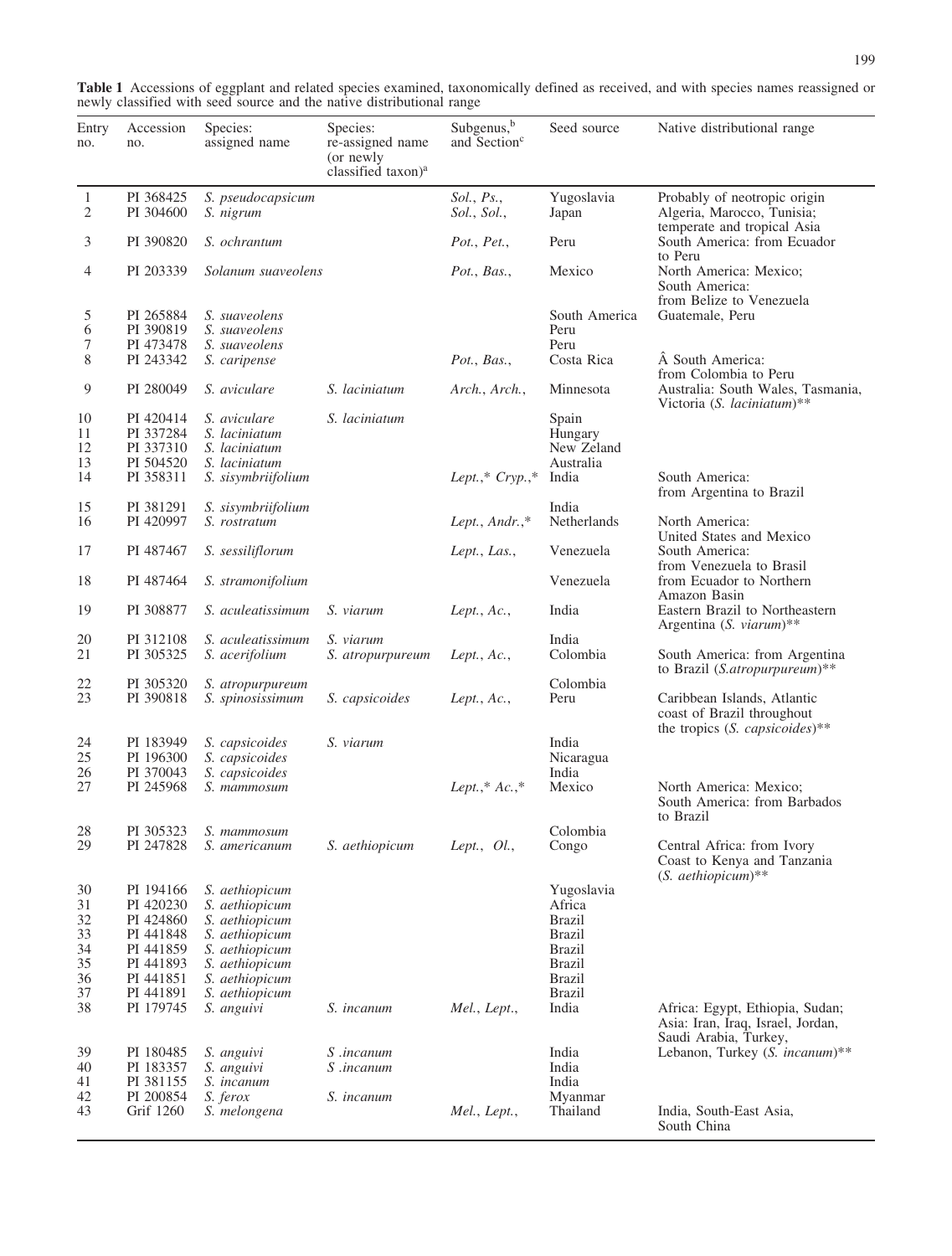| 200   |                            |               |           |
|-------|----------------------------|---------------|-----------|
|       | <b>Table 1</b> (continued) |               |           |
| Entry | Accession                  | Species:      | Species:  |
| no.   | no.                        | assigned name | re-assign |

| no. | no.       | assigned name      | re-assigned name<br>(or newly<br>classified taxon) <sup>a</sup> | and Section <sup>c</sup> |                      |                                                               |
|-----|-----------|--------------------|-----------------------------------------------------------------|--------------------------|----------------------|---------------------------------------------------------------|
| 44  | Grif 1278 | S. melongena       |                                                                 |                          | Thailand             |                                                               |
| 45  | PI 269655 | S. melongena       |                                                                 |                          | India                |                                                               |
| 46  | PI 263727 | S. melongena       |                                                                 |                          | Puerto Rico          |                                                               |
| 47  | PI 267104 | S. melongena       |                                                                 |                          | Soviet Union         |                                                               |
| 48  | PI 102727 | S. melongena       |                                                                 |                          | Uzbekistan           |                                                               |
| 49  | PI 105346 | S. melongena       |                                                                 |                          | China                |                                                               |
| 50  | PI 115964 | S. melongena       |                                                                 |                          | India                |                                                               |
| 51  | PI 116953 | S. melongena       |                                                                 |                          | Afghanistan          |                                                               |
| 52  | PI 140459 | S. melongena       |                                                                 |                          | Iran                 |                                                               |
| 53  | PI 155511 | S. melongena       |                                                                 |                          | Zambia               |                                                               |
| 54  | PI 163271 | S. melongena       |                                                                 |                          | India                |                                                               |
| 55  | PI 171848 | S. melongena       |                                                                 |                          | Turkey               |                                                               |
| 56  | PI 179500 | S. melongena       |                                                                 |                          | Iraq                 |                                                               |
| 57  | PI 181806 | S. melongena       |                                                                 |                          | Lebanon              |                                                               |
| 58  | PI 181963 | S. melongena       |                                                                 |                          | Syria                |                                                               |
| 59  | PI 183718 | S. melongena       |                                                                 |                          | Turkey               |                                                               |
| 60  | PI 188816 | S. melongena       |                                                                 |                          | Philippines          |                                                               |
| 61  | PI 199516 | S. melongena       |                                                                 |                          | Greece               |                                                               |
| 62  | PI 224690 | S. melongena       |                                                                 |                          | Myanmar              |                                                               |
| 63  | PI 232078 |                    |                                                                 |                          | South Africa         |                                                               |
|     |           | S. melongena       |                                                                 |                          |                      |                                                               |
| 64  | PI 233916 | S. melongena       |                                                                 |                          | El Salvador          |                                                               |
| 65  | PI 241594 | S. melongena       |                                                                 |                          | Taiwan               |                                                               |
| 66  | PI 290467 | S. melongena       |                                                                 |                          | Hungary              |                                                               |
| 67  | PI 320502 | S. melongena       |                                                                 |                          | Canada               |                                                               |
| 68  | PI 358245 | S. melongena       |                                                                 |                          | Yugoslavia           |                                                               |
| 69  | PI 386252 | S. melongena       |                                                                 |                          | India                |                                                               |
| 70  | PI 391649 | S. melongena       |                                                                 |                          | China                |                                                               |
| 71  | PI 401717 | S. melongena       |                                                                 |                          | Martinique           |                                                               |
| 72  | PI 430664 | S. melongena       |                                                                 |                          | China                |                                                               |
| 73  | PI 508502 | S. melongena       |                                                                 |                          | Korea                |                                                               |
| 74  | PI 561139 | S. melongena       |                                                                 |                          | <b>United States</b> |                                                               |
| 75  | PI 593835 | S. melongena       |                                                                 |                          | Thailand             |                                                               |
| 76  | PI 452123 | S. melongena       |                                                                 |                          | Italy                |                                                               |
| 77  | PI 169657 | S. melongena       |                                                                 |                          | Turkey               |                                                               |
| 78  | PI 194789 | S. anguivi         | S. incanum                                                      |                          | India                |                                                               |
| 79  | PI 390211 | <i>S</i> .incanum  |                                                                 |                          | Japan                |                                                               |
| 80  | PI 420226 | S. aethiopicum     | S. macrocarpon                                                  | Lept., Mel., $*$         | Africa               | Africa: Ivory Coast, Guinea, Mali,                            |
|     |           |                    |                                                                 |                          |                      | Nigeria (S. macrocarpon)**                                    |
| 81  | PI 441914 | S. macrocarpon     |                                                                 |                          | <b>Brazil</b>        |                                                               |
| 82  | PI 441915 | S. macrocarpon     |                                                                 |                          | <b>Brazil</b>        |                                                               |
| 83  | PI 388846 | S. linnaeanum      |                                                                 | Lept., Mel.,             | Italy                | South Africa, Cape Province,<br>widely nationalized elsewhere |
| 84  | PI 388847 | S. linnaeanum      |                                                                 |                          | Italy                |                                                               |
| 85  | PI 420415 | S. linnaeanum      |                                                                 |                          | Colombia             |                                                               |
| 86  | PI 196043 | Solanum sp.        | S. incanum                                                      |                          | Ethiopia             |                                                               |
| 87  | PI 285422 | Solanum sp.        | S. viarum                                                       |                          | Japan                |                                                               |
| 88  | PI 337503 | Solanum sp.        | S. viarum                                                       |                          | <b>Brazil</b>        |                                                               |
| 89  | PI 374695 | <i>Solanum</i> sp. | S. aethiopicum                                                  |                          | India                |                                                               |
| 90  | PI 420412 | Solanum sp.        | S. pseudocapsicum                                               |                          | Spain                |                                                               |
| 91  | PI 420413 | Solanum sp.        | S. viarum                                                       |                          | Spain                |                                                               |
| 92  | PI 478485 | <i>Solanum</i> sp. | S. pseudocapsicum                                               |                          | <b>Bolivia</b>       |                                                               |
| 93  | PI 489701 | Solanum sp.        | S. quitoense d                                                  |                          | Mexico               | Central Colombia, Ecuador and Peru                            |
| 94  | PI 555598 |                    | S. melongena                                                    |                          | China                |                                                               |
|     |           | Solanum sp.        |                                                                 |                          |                      |                                                               |

Subgenus,<sup>b</sup>

Seed source Native distributional range

\* According to this work these sections and subgenera should be reconsidered

\*\* Native distributional range is referred to the newly classified taxon

<sup>a</sup> Based on results of this work<br>  $\alpha^*$  Arch = Archeosolanum, Lept = Leptostemonum, Pot = Potatoe, Sol = Solanum<br>  $\alpha^*$  Archeosolanum, Ros = Basart

 $\delta$  Arch = Archeosolanum, Lept = Leptostemonum, Pot = Potatoe, Sol = Solanum<br>c Ac = Acanthophora, Andr = Androceras, Arch = Archeosolanum, Bas = Basarthum, Cryp = Cryptocarpum, Las = Lasiocarpa, Mel =

Melongena,  $Ol = Oliganthes$ ,  $Pet = Petota$ ,  $Ps = Pseudocapsicum$ ,  $Sol = Solanum$ <sup>d</sup> S. quitoense (genebank observation)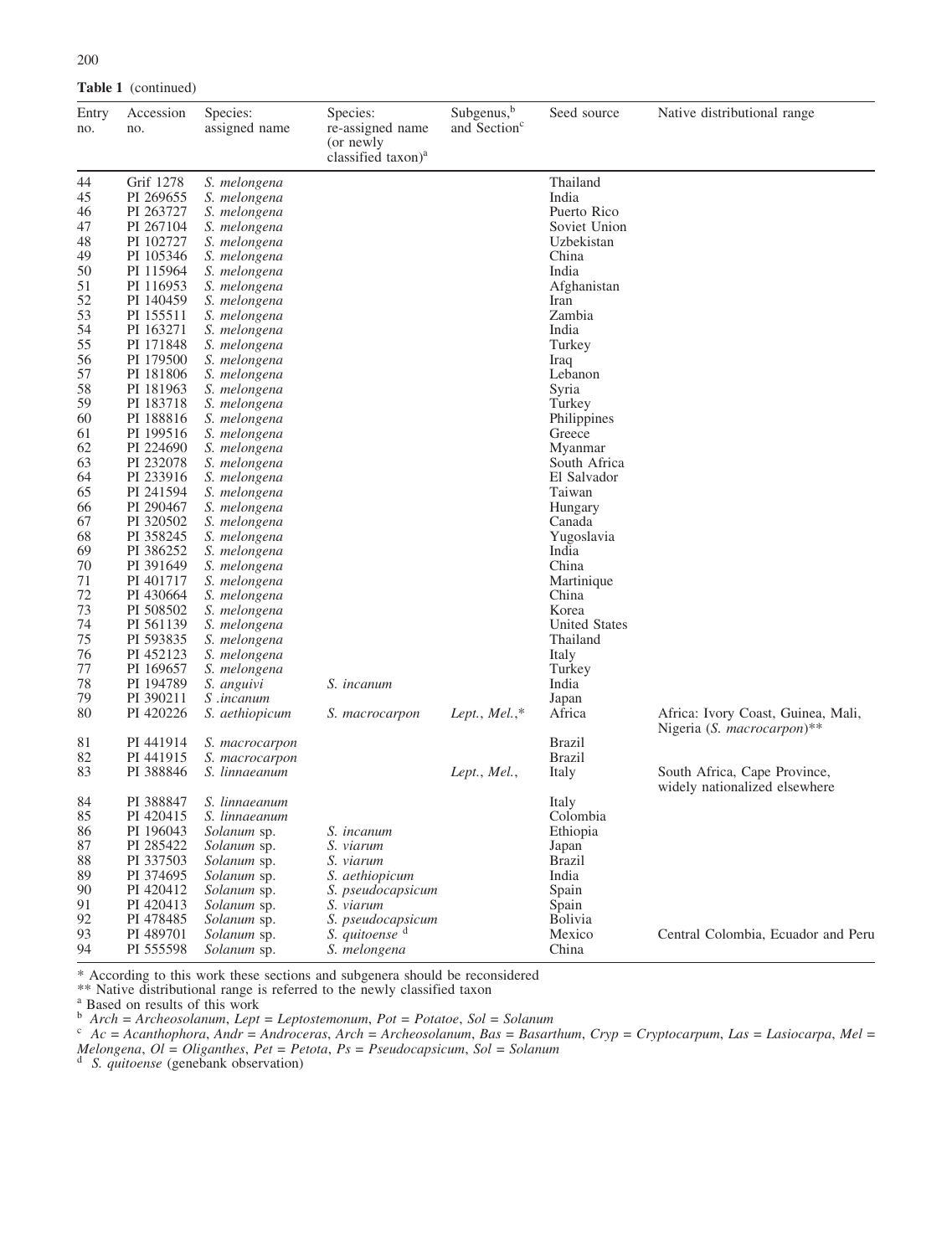Table 2 Enzymes and primers used in AFLP analysis

| Enzyme | Type                 | Sequence $(5'-3')$  |
|--------|----------------------|---------------------|
| EcoRI  | Adapter              | CTCGTAGACTGCGTACC   |
|        |                      | CTGACGCATGGTTAA     |
| MseI   | Adapter              | GACGATGAGTCCTGAG    |
|        |                      | TACTCAGGACTCAT      |
| EcoRI  | Primary <sub>1</sub> | GACTGCGTACCAATTCAGC |
| MseI   | $Primaryer+3$        | GATGAGTCCTGAGTAAAGC |
| EcoRI  | $Primaryer+3$        | GACTGCGTACCAATTCAGT |
| MseI   | Primary <sub>1</sub> | GATGAGTCCTGAGTAAACT |
| EcoRI  | Primary <sub>1</sub> | GACTGCGTACCAATTCAGC |
| MseI   | Primary <sub>1</sub> | GATGAGTCCTGAGTAAATC |
| EcoRI  | $Primaryer+3$        | GACTGCGTACCAATTCAGT |
| MseI   | $Primaryer+3$        | GATGAGTCCTGAGTAAAGC |
| EcoRI  | Primary <sub>1</sub> | GACTGCGTACCAATTCAGT |
| MseI   | Primer+3             | GATGAGTCCTGAGTAAACT |

markers and assumed that, for each primer, bands of the same size (homologous bands) represent the same DNA sequence (Bachmann 1997) and are alleles of a single biallelic locus (Lynch and Milligan 1994). The amplified fragments were scored in terms of presence (1) or absence (0) of homologous bands and a matrix of the different AFLP patterns was assembled. For the analysis of similarity between the accessions, the distance-matrix approach (Weir 1996) was used. First, a pairwise distance matrix was computed according to Nei and Li (1979) based on the Dice'ssimilarity coefficient (Dice 1945). Second, a dendrogram was created using the neighbour-joining (NJ) algorithm (Saitou and Nei 1987; Studier and Keppler 1988). To measure the reliability of the branching patterns, and thus the quality of the resulting phylogenetic groups, the original matrix was bootstrapped 500 times (Felsenstein 1985). The bootstrap-values of the main groups are shown at the corresponding nodes. All calculations were performed using the program TREECON (Vers 1.3b, Van De Peer and Wachter 1994).

# **Results**

### Morphology

The 94 accessions considered in this study were grown in the greenhouse. Plants were maintained until seed set and observed for their morphological traits. The same plants were the source of DNA for molecular characterization. Considering the type of plant development and parameters such as leaf shape, presence or absence of spines, flower colour and habit, fruit colour and shape, and comparison among accessions, it was concluded that several species were misidentified (Table 1). The morphological characterization and comparison of PI 280049- 9 and PI 420414-10, previously identified as Solanum aviculare, with the accessions PI 337284-11, PI 337310- 12 and PI 504520-13, received as Solanum laciniatum, indicated that their phenotypes were very peculiar and indistinguishable among them. They were semi-woody shrubs, with a wide range of leaf form on the same plant, with pinnately lobed leaves on young plants and a decrease in lobing with flowering. Identical purple flowers with emarginate corolla indicated that all the five accessions should be kept under the name of S. laciniatum (Fig. 1a). In this case, as well as in others, morphological

consideration were important for the reassignment of names to accessions, but also the molecular evidence, presented in the next section of results, was considered.

The accessions PI 305325-21 and PI 305320-22 were both collected in Colombia and were originally classified respectively as Solanum acerifolium and Solanum atropurpureum. Their identical morphology suggested that the two accessions could belong to the same species. They were fast-growing shrubs with reflexed slender spines on the stem, and flowering throughout the year in the greenhouse and with 10 to 20 flowers per inflorescence. The large, highly pinnatified and undulated leaves indicated that both accessions belong to S. atropurpureum, probably the most prickly species of the Acanthophora section (Fig. 1b, c).

Other accessions included in the same Acanthophora section showed a high morphological similarity when observed in the greenhouse; PI 308877-19 and PI 312108- 20, classified as Solanum aculeatissimum and collected in India, were phenotypically indistinguishable from the accessions PI 183949-24, PI 19630025 and PI 370043-26. The latter were collected in India and Nicaragua, respectively, and received as Solanum capsicoides, while the accession PI 390818-23 was collected in Peru and named Solanum spinosissimum. All these plants were small prickly shrubs with a range of leaf forms from pinnatified, with few lobes to ovate or petiolate with toothed leaf blades and spines on the upper and lower leaf surfaces along the main veins. In this group of accessions, the flowers were in clusters and remote from the leaves with the corolla greenish-white and stelliform with lanceolate lobes. Fruits were round, smooth, 2 to 4 cm in diameter, striated light green on green when immature, and orange when mature for PI 308877-19, PI 312108-20 and PI 183949-24, and orange-red for the accessions PI 390818-23, PI 196300-25 and PI 370043-26. The high morphological similarity among these accessions made it difficult to understand whether the same species was reported under different names, or if different species were so closely related to make it impossible to distinguish them on the basis of morphological features. The careful consideration of the seed shape of the six accessions helped to distinguish between them. The accessions PI 390818-23, PI 196300-25 and PI 370043- 26 had seeds with a flattened, papery margin, which may assign them to *S. capsicoides*, a species morphologically similar to Solanum viarum. PI 308877-19, PI 312108-20 and PI 183949-24, all collected in India, had seeds more similar to those of other Solanum species, supporting the possibility that they belong to S. viarum (Fig. 1d). Moreover, the two accessions PI 308877-19 and PI 312108-20, received as S. aculeatissimum, have been previously classified as Solanum khasianum which is reported to be a synonym for S. viarum (Daunay et al. 1991). The accessions PI 245968-27 and PI 305323-28, collected respectively from Mexico and Colombia, were identified as *Solanum mammosum*. Vegetatively, they are very similar to accessions of S. capsicoides and S. viarum, but with flowers with a lavender corolla and fruits very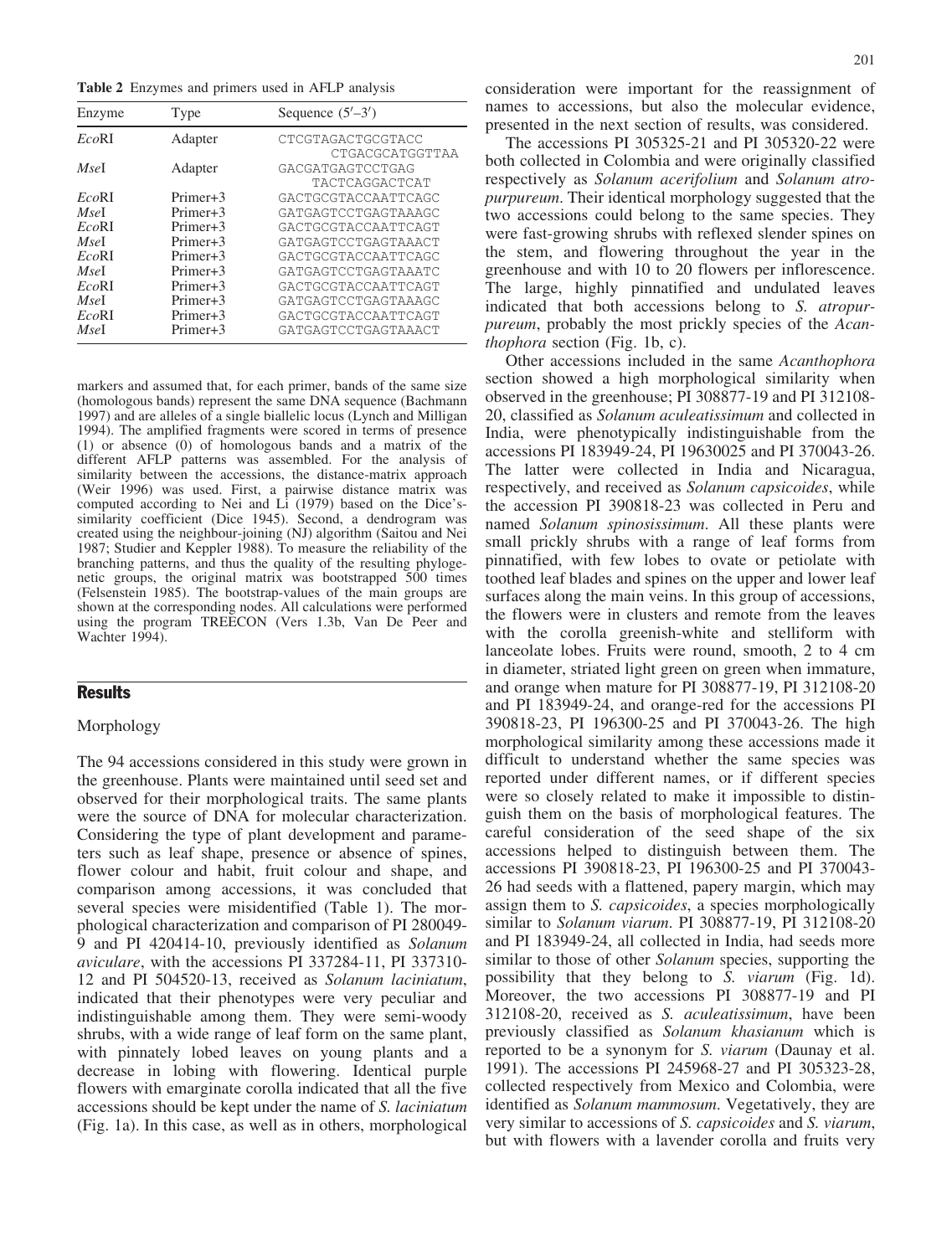

Fig. 1a–h Morphological details of several species considered in this study. a Flowers and fruits of S. laciniatum (PI 280049-9). b Leaf, flowers and fruit of S. atropurpureum (PI 305320-22). c S. atropurpureum stem. d Seeds (lower) of S. capsicoides (PI 390818- 23, PI 196300-25 and PI 370043-26); seeds (upper) of S. viarum (PI 308877-19, PI 312108-20 and PI 183949-24). e Leaf, flower and

fruit of S. incanum (PI 200854-42). **f** Leaves, flowers and fruits of S. macrocarpon (PI 420226-80 left and PI 441915-82 right). g Flowers and fruits of S. aethiopicum (PI 247828-29). h Leaves and flowers of *S. pseudocapsicum* (from left to right: PI 368425-1, PI 420412-90 and PI 478485-92)

distinct from those of species of the Acanthophora section. Fruits were large and unique in having protuberances at the base.

Accessions classified as Solanum sessiliflorum (PI 487467-17) and Solanum stramonifolium (PI 487464-18) according to the literature (Whalen et al. 1981; Whalen and Caruso 1983) should belong to the Lasiocarpa section and, when analysed, appeared morphologically distinct. S. stramonifolium was a lignescent shrub with a spiny stem and prickly and broadly ovate leaves, that showed only light pubescence and purplish colour on the lower surface. Fruits were about 10 to 15 per inflorescence and orange at maturity. S. sessiliflorum also showed a lignescent habit but with a pubescent stem and with very large, hairy and repand leaves. The inflorescence had 5 to 10 greenishwhite flowers, with the corolla divided into lanceolate lobes. This species produced large and globose berries, orange at maturity.

PI 390820-3 according to the genebank assignment, was a Solanum ochrantum representative which was distinct from all other accessions considered and did not show similarity with accessions of the subgenus Potatoe.

Among the taxa analysed, an accession of Solanum nigrum (PI 304600-2), collected in Japan, was easily recognized because of its black ripe fruits.

A group of four accessions (PI 179745-38, PI 180485- 39, PI 183357-40 and PI 194789-78), all collected in India, were received as Solanum anguivi which is the recognised wild progenitor of S. aethiopicum (Lester 1986). A simple observation of these plants indicated that they were misclassified. All of them were, in fact, to be included in the Melongena complex. To this complex were also assigned PI 381155-41 and PI 390211-79 received as S. incanum, as well as PI 200854-42, that was incorrectly named Solanum ferox (Fig. 1e). Among the nine accessions designed as Solanum sp. PI 196043-86 and PI 555598-94 were candidates to be included into the eggplant complex based on morphology. The group of accessions included in this complex were very distinct from all others. In fact, although the morphological investigations indicated a wide diversity in vegetative, floral and fruit characters, their overall morphology allowed them to be clustered into the eggplant aggregate. Plants varied from 1 to 2 m in height, were unarmed to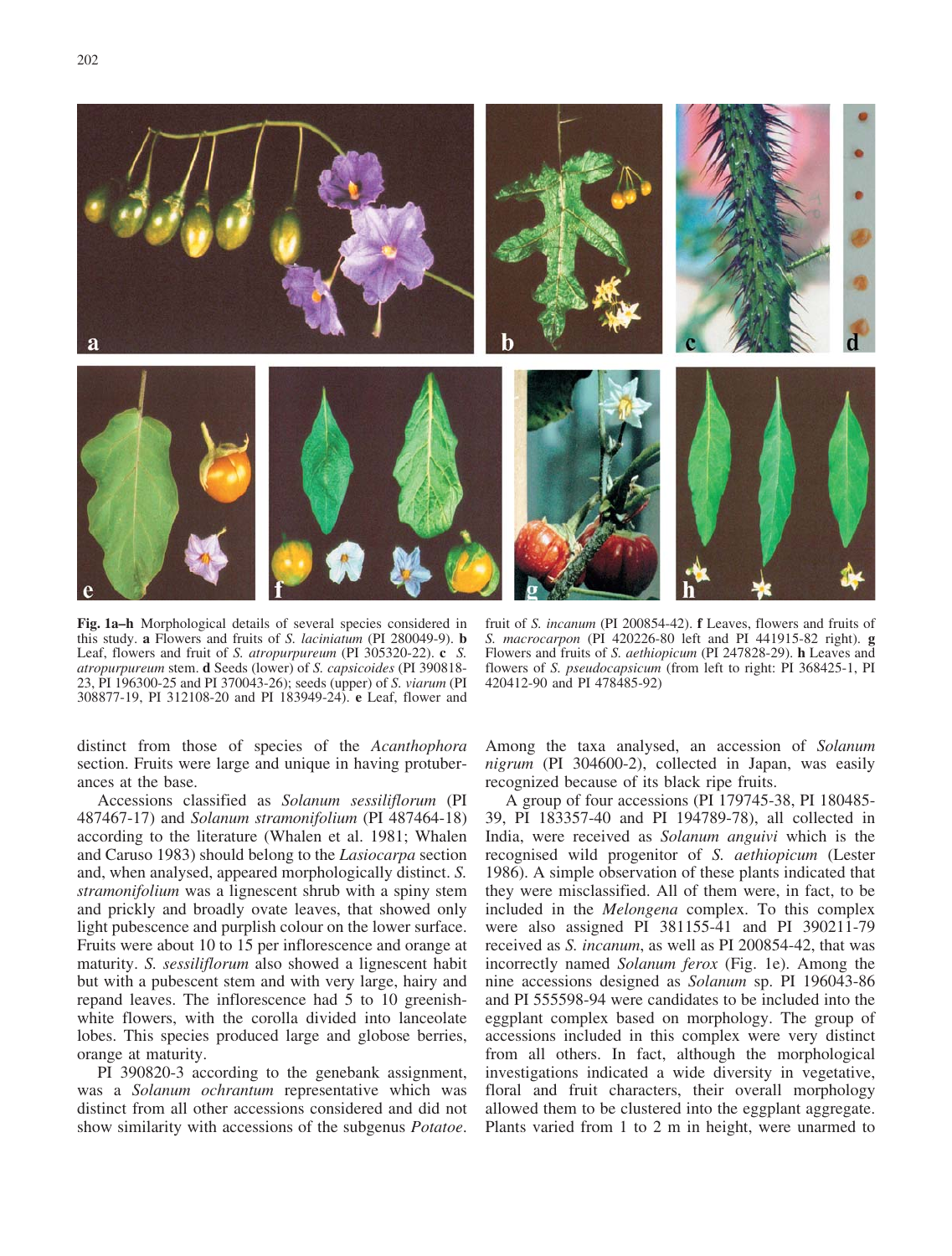moderately prickly, with di-foliate sympodia, and sinuated-marginated pubescent leaves. Flower habit varied from flowers borne singly or in clusters with a white, lavender or purple stelliform corolla. We observed globose, oval or elongate berries, often green in immature fruits, yellow, white, white with purple stripes or purple with a fleshy pericarp when mature. While based on several traits, all these accessions clearly belonged to the eggplant complex. In some lines, it was possible, nevertheless, to recognize clear wild species characters (frequent presence of spines, small flowers and berries). A correct reclassification should refer the wild forms to S. incanum, the wild progenitor of S. melongena. The remaining taxa represented different genotypes of S. melongena and its feral forms (molecular data are in favor of this interpretation; see later). A more detailed distinction in morphological groups for the species of the eggplant cluster was beyond the aim of this work (see also the Discussion).

From the *S. aethiopicum* accessions, based on morphology, PI 420226-80 was reclassified as Solanum macrocarpon, a domesticated species with edible fruits and leaves, cultivated throughout a large part of Africa and with identical morphology to PI 441914-81 and PI 441915-82, received as S. macrocarpon (Fig. 1f). A further accession of S. aethiopicum was easily spotted among the genotypes analyzed because of the white stelliform corolla and scarlet fruits: PI 247828-29 was erroneously named Solanum americanum (Fig. 1g). A distinct phenotype was observed for the three accessions of Solanum linnaeanum (PI 338846-83, PI 388847-84 and PI 420415-85). They were woody plants with a deeply lobed and prickled leaves, with purple flowers with striated green immature fruits that became yellow at maturity. Morphologically this species appeared definitely quite distant from others of the Melongena complex.

The morphology of other unclassified species (Solanum spp.) allowed the assignement of PI 285422-87, PI 337503-88 and PI 420413-91 to Solanum viarum. The white stelliform corolla and red globose berries that were observed for PI 374695-89 indicated its similarity to S. aethiopicum, while PI 420412-90 and PI 478485-92 were to be recognized as Solanum pseudocapsicum based on plant habit, on lanceolate leaves and on the white small flowers with prominent yellow-orange anthers (Fig. 1h), and on their colourful fruits. One accession (PI 489701), according to the genebank description was reported as Solanum quitoense. By observations in the greenhouse it was possible to establish a certain degree of similarity for this line with PI 487467-17, classified as S. sessiliflorum.

# Molecular fingerprints

The AFLP analysis, carried out on all accessions morphologically characterized, produced a large number of distinct fragments for each primer pair used in PCR amplification. Six primer combinations allowed the scoring of 300 amplification products and the results of the analysis indicated the absence of identical accessions in the collection. Molecular fingerprinting based on AFLP markers was introduced to support the correct assignment of accessions to eggplant-related Solanum species, for all cases where morphological discrepancies were noted. In addition, the fingerprints were the basis for the analysis of the relationships among the species considered. Morphological observations already allowed a preliminary classification of a yet unnamed *Solanum* sp., while accessions misidentified were assigned to presumed correct taxa based on morphological data. Furthermore, when morphological and molecular data were compared, several greenhouse observations were revealed, consistent with the molecular analysis. For instance, PI 280049-9 and PI 420414-10, originally classified as S. aviculare, the cluster according to the taxa to which they were assigned by morphological analysis, with accessions of S. laciniatum. Thus, molecular data fully support the phenotypical observations (Fig. 2).

Accessions of S. capsicoides and S. viarum, that were misclassified or sent as Solanum sp. and morphologically only distinguishable based on seed characters, fell into two distinct but closely related clusters: S. capsicoides and S. viarum. Even PI 390818-23, erroneously named S. spinosissimum but recognized as S. capsicoides by plant morphology and seed shape, was shown to belong to the S. capsicoides group by DNA analysis. Thus, while in these cases seed morphology was the only discriminating character, molecular markers were efficient in separating these taxa. AFLP data indicated that PI 305325-21, misnamed as *S. acerifolium*, was in fact *S. atropurpureum* and that the two accessions of S. atropurpureum, although morphologically different from S. capsicoides and S. viarum, had an intermediate topology between the two clusters. Molecular results were in full agreement with morphological observations for the accessions identified, according to the genebank, as S. anguivi and S. ferox which had to be moved to the *Melongena* complex based on morphological observations in the greenhouse. Moreover, PI 180485-39, PI 183357-40, PI 179745-38 and PI 194789-78, erroneously sent as S. anguvi, were indeed accessions of S. incanum. This is the progenitor of S. melongena and all such lines we have studied cluster together with PI 200854-42, PI 390211-79, PI 381155-41 and PI 196043-86. In the enlarged part of the dendrogram describing the Melongena complex (left in Fig. 2), a clear separation of the wild S. *incanum* from the cultivated forms of S. melongena was evident. Similarly, molecular marker results were consistent with the phenotypic classification of the accession PI 420226-80 moved to the S. macrocarpon group by greenhouse observation and of PI 247828-29 that was unambiguously assigned by morphology to *S. aethiopicum*.

Assignment of species identity to unclassified Solanum sp. accessions

Out of the nine unclassified accessions considered, eight were easily identified by morphology and the assignments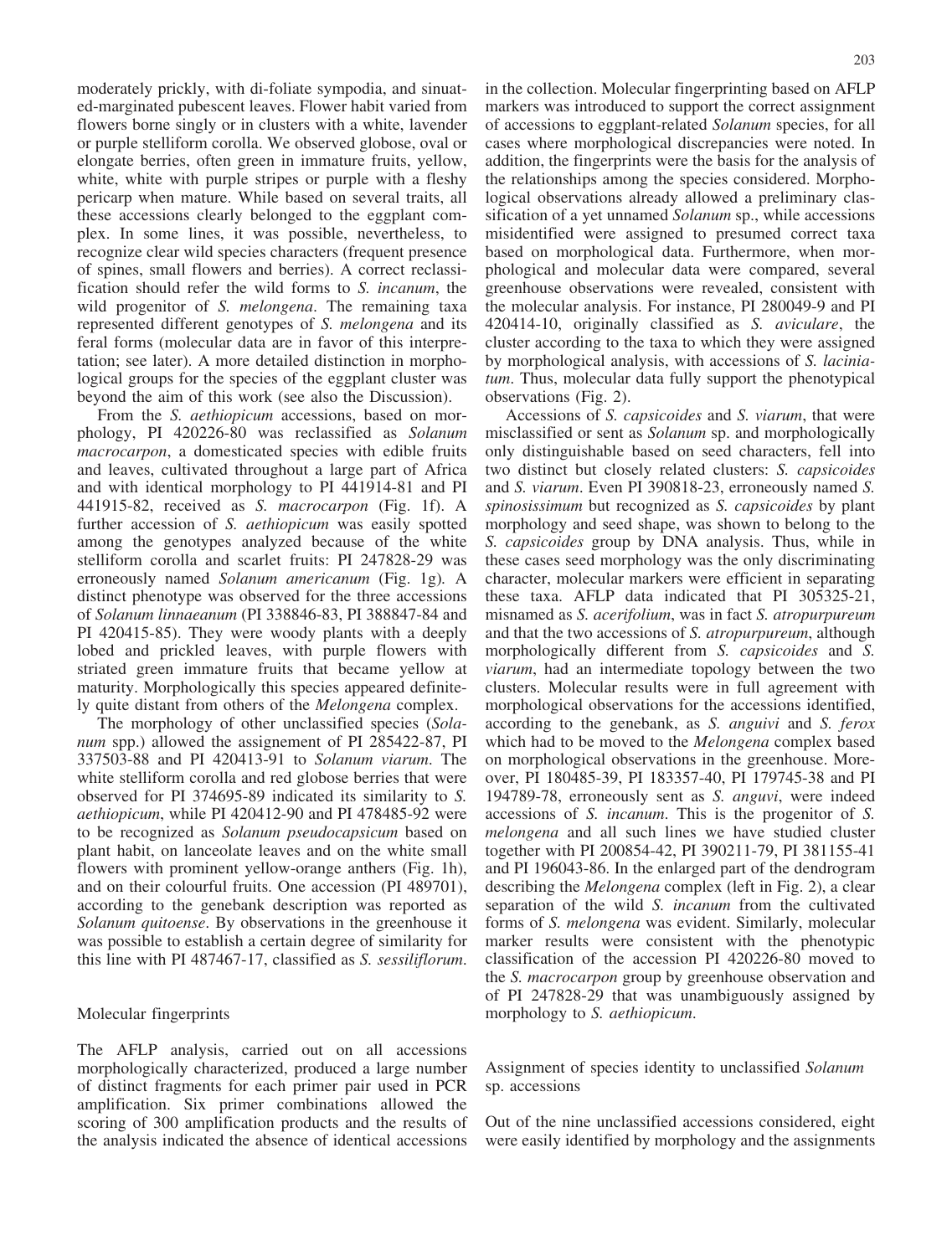Fig. 2 Unrooted neighbourjoining tree based on AFLP data using pairwise genetic similarities according to Dice (1945). Upper left: enlargement of the S. melongena branch showing cultivated forms and wild progenitors. Numbers at the end of the branches correspond to accessions reported in Table 1. Bootstrap-values are reported at the base of the branches. Question marks indicate that sections and subgenera have to be reconsidered



were confirmed by AFLP data. As indicated in Fig. 2, PI 420412-90 and PI 478485-92 were S. pseudocapsicum accessions, PI 374695-89 was molecularly included into the S. aethiopicum group, while PI 285422-87, PI 337503- 88 and PI 420413-91 fell into the S. viarum group. The accession PI 196043-86, as already indicated, was included in the S. incanum branch, while the PI 555598- 94 clustered within the S. melongena aggregate. PI 489701-93, although showing phenotypic similarity with S. sessiliflorum and received as a possible S. quitoense, did not cluster with other Lasiocarpa taxa: in this case, morphological and molecular characterization did not provide a conclusive species identification.

Considerations of subgenera, sections and species within Solanum

Among the sections considered in this study, several are included in the subgenus Leptostemonum. These sections are Melongena, Oliganthes, Lasiocarpa and Acanthophora. The unrooted tree also indicates that S. linnaeanum belongs to the section *Melongena* with an intermediate

position between sections Melongena and Oliganthes. On the contrary, the three accessions of S. macrocarpon considered should be excluded from section Melongena, and placed in section Oliganthes. They turned out to be closely related to S. aethiopicum.

The results of this analysis also showed that S. stramonifolium and S. sessiliflorum were isolated lines within section *Lasiocarpa*, and, unexpectedly, that *Sola*num rostratum (sect. Androceras) appeared close to S. stramonifolium; however as only one accession of S. rostratum was available, and as the grouping of this part of the tree is weak (low bootstrap values), it is difficult to draw any firm conclusions about the status of this taxon. Moreover, the AFLP analysis divided section Acanthophora into two clusters: while S. capsicoides, S. viarum and S. atropurpureum formed a cluster, the two accessions of S. mammosum (PI 245968-27 and PI 305323-28), easily recognized by the fruit shape, were separated. Its position between the subgenera Potatoe and Solanum is not supported by high bootstrap values, thus it may be positioned elsewhere as well. The subgenus Solanum included, as expected, sections Pseudocapsicum and Solanum. Also, the accessions of Solanum sisymbri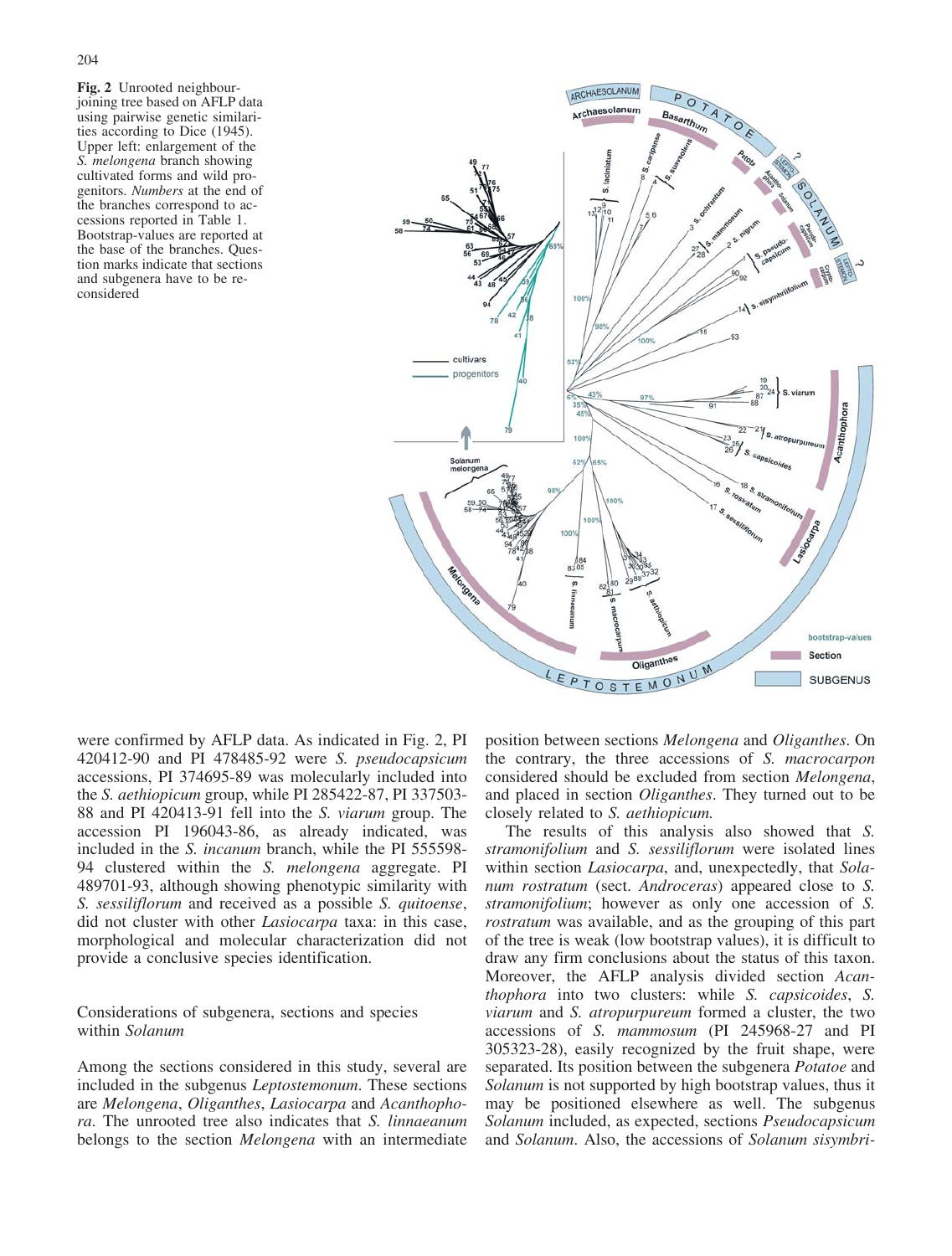ifolium (section Cryptocarpum) showed no affiliation with the subgenus Leptostemonum. It should be noted that the accession PI 489701-93 received as a Solanum sp. but suspected to be a *S. quitoense* line, showed morphological similarity with *S. sessiliflorum* but did not cluster with the other Lasiocarpa accessions.

## Wild and domesticated forms

In Fig. 2, all accessions that belong to the eggplant complex are grouped in defined clusters and separated from all other taxa. In this S. melongena group it was possible to recognize branches indicating that some accessions are more genetically related to each other. Accessions left unclassified or misidentified but recognized, based on morphological features, as part of the eggplant group, were indeed included in this cluster. The polymorphism observed within the eggplant group (Fig. 2 enlargement) indicates that among these accessions, besides cultivated S. melongena and wild progenitors, weedy forms are included. It is worth noting that most eggplant accessions considered here were collected in Asian countries which represent the center of greatest eggplant diversity. Considering domesticated species of eggplants (S. melongena, S. aethiopicum and S. macrocarpon), only the wild forms of S. melongena were present in our analysis.

# **Discussion**

The great abundance of *Solanum* species represents nearly 1% of the world's angiosperm flora (Whalen and Caruso 1983). On the basis of biogeographic evidence, a Cretaceous origin for Solanum has been postulated (Hawkes and Smith 1965), and further studies (Gottlieb 1977) confirmed that the genus Solanum is actually quite ancient. The extreme diversity of species belonging to Solanum may then be attributable to its great antiquity, but in addition to an extraordinary rate of speciation (Whalen 1979). The subgenus Leptostemonum accounts for about 33% of the Solanum taxa (D'Arcy 1991) but phylogenetic analyses for this subgenus, have been mainly deduced so far from morphological characters, crossability and serological studies (Lester and Hasan 1991). Biosystematic and evolutionary studies have for long time, and for the most part, considered the morphological features of the mature organism (Hammond 1979). Thus, a considerable portion of Solanum taxonomy has been based on inflorescence and flower type, and vegetative structures such as leaf shape, lobing, disposition were on the axis of fully developed leaves. Nee (1979) observed that many species of the subgenus Leptostemonum show great variation in leaf shape: young vigorous branches tend to have large and highly lobed leaves, while flowering branches may have small entire leaves. Taxonomic incongruences may thus arise due to the fact that some characters show this type of phenotypic plasticity (Whalen 1984).

Discontinuous markers (RFLPs, RAPDs, AFLPs and SNPs) can provide a measure of genetic distances to establish phylogenetic relationships among taxa (Karihaloo et al. 1995; Aggarwal et al. 1999; Rodriguez et al. 1999; El Rabey et al. 2002). In biosystematic studies of Solanum section Petota, Kardolous et al. (1998) proved that molecular markers such as AFLPs are more informative and reliable than morphological markers. In the same study, it has been reported that the AFLP technique is suitable at the intraspecific level, while the interspecific phylogenies might be less reliable due to an increasing chance of the co-migration of non-homologous DNA fragments. Recent results using AFLP markers to align genetic maps from different potato genotypes (Rouppe van der Voort et al. 1997), and to study Hordeum taxa (El Rabey et al. 2002), proved that co-migration of bands defines similarity due to ancestry also at an interspecific level. In this study the combined use of morphological and AFLP data made possible: (1) the establishment of a genetic distance between accessions; (2) the reclassification of several taxa that were previously misidentified; (3) the new classification of eight out of nine Solanum sp. that were not previously named; (4) the distinction among domesticated and wild forms of eggplants, and (5) the confirmation or exclusion of several taxa from sections and subgenera.

The eggplant aggregate showed a very large morphological variation, to some extent reflected in the unrooted tree based on AFLP data. The results reported here are not aligned with those obtained by Karihaloo and Gottlieb (1995) and by Karihaloo et al. (1995), who studied eggplants by allozyme and by RAPD analysis, respectively. These authors observed little genetic polymorphism among the genotypes studied and suggested the existence of a very small gene pool from which the cultivated forms arose. The migration of S. incanum, or of its derivative wild ancestor of S. melongena from Africa into Asia, either carried by man or by sea currents (Lester and Hasan 1991) may explain the narrow genetic bases of S. melongena. There might be two explanations for the high degree of variation observed in this study. First, our analysis of DNA variability has been based on AFLP markers which proved to be more informative than RAPD markers and allozymes; second, most of the accessions of the eggplant group analysed here derive from Asian countries where the greatest diversity is found. Our results indicate that while all members of the eggplant aggregate cluster together, enough genomic flexibility has been created within the group to adapt to changes in the environment. A high degree of variation has been detected, by using the AFLP technique, for the S. melongena group E that is reported to be a weedy relative of the cultivated eggplant and for the S. incanum group C (Mace et al. 1999).

The recent literature on genetic relationships among S. melongena and the closely related Solanum species revealed by allozyme, cpDNA restriction sites and other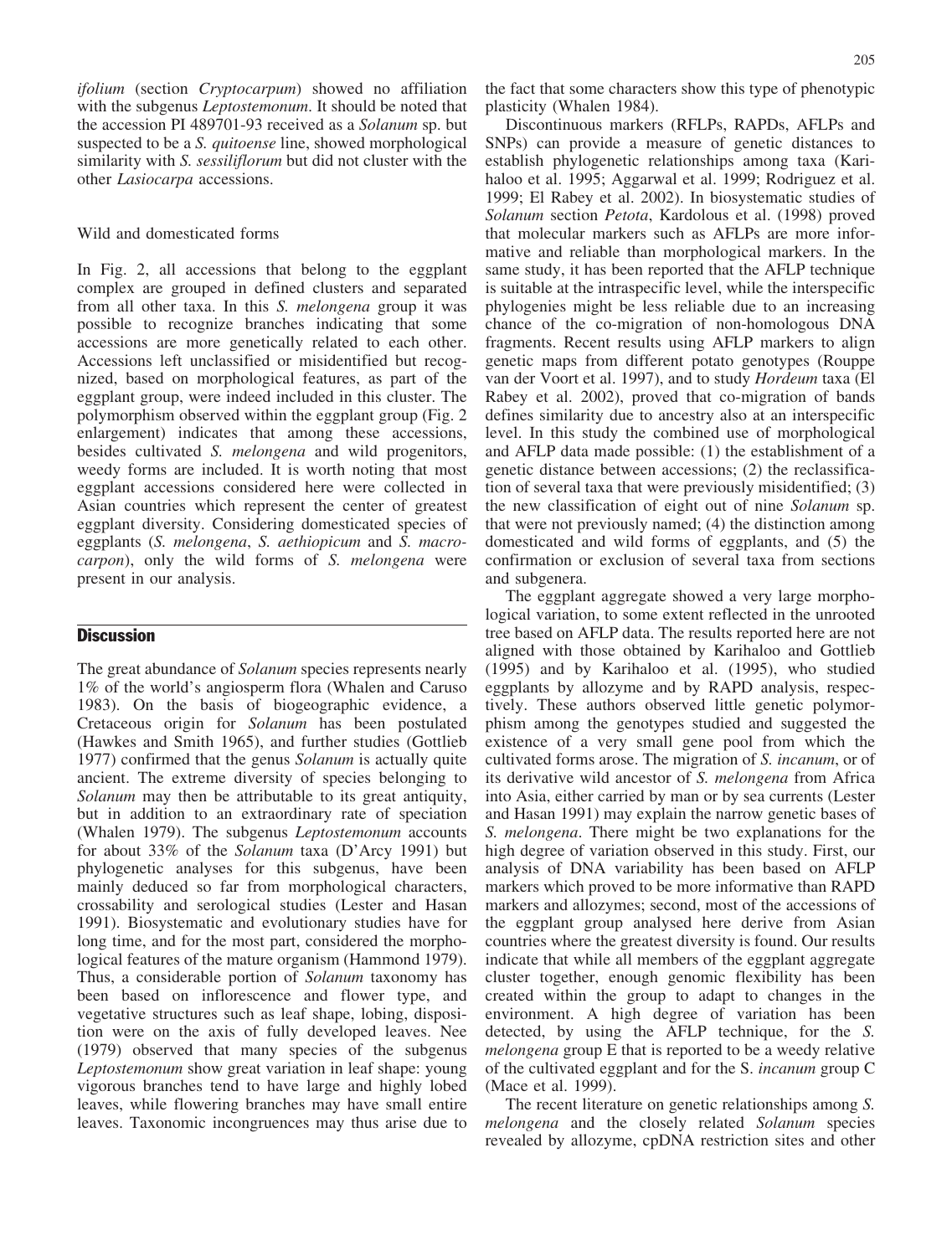variation revealed by discontinuous markers, has never included S. linnaeanum (Isshiki et al. 1994; Sakata and Lester 1994; Karihaloo et al. 1995; Isshiki et al. 1998; Mace et al. 1999; Karihaloo et al. 2002). It is interesting to note that AFLP fingerprinting indicates that the eggplant group seems to be more closely related to S. linnaeanum than to S. macrocarpon and to S. aethiopicum, two other forms of cultivated eggplants.

Almost all work done considering morphology and hybridization experiments has included S. macrocarpon in the section Melongena. The recent seed protein study by Karihaloo et al. (2002), supports the placement of S. macrocarpon outside the eggplant complex. When taxonomic affinities were investigated using chloroplast DNA analysis (Sakata et al. 1991), it was concluded that S. macrocarpon should be excluded from section Melongena. The more refined work of Mace et al. (1999) based on the AFLP technique, indicated that the correct placement of S. macrocarpon within the section Melongena is uncertain. The results presented in this paper are consistent with the findings of Sakata et al. (1991), Mace et al. (1999) and Karihaloo et al. (2002): S. macrocarpon has to be excluded from the section *Melongena* and is more related to S. *aethiopicum* (section *Oliganthes*) than to S. melongena. Moreover, the fact that S. macrocarpon and S. aethiopicum are domesticated and cultivated mainly in Africa, supports their relatively similar topology in the dendrogram.

Results of this work indicate that S. sessiliflorum PI 487467-17 and S. stramonifolium PI 487464-18 might be phylogenetically isolated, and represent taxa of the section Lasiocarpa, while Solanum sp. PI 489701-93 is excluded from this section. For these species, phylogenetic affinities have been so far been determined by using morphological characters (Whalen et al. 1981) or allozymes (Whalen and Caruso 1983) and more recently by considering the crossability between S. quitoense, S. stramonifolium and other species of the section *Lasio*carpa (Heiser and Anderson 1999; Heiser 2001). Although the hybridization among species of the section Lasiocarpa is reported to be successful, Whalen et al. (1981) in a study based on morphological characters reported that in several respects S. stramonifolium and S. sessiliflorum are phylogenetically very different. Based on allozyme analysis (Whalen and Caruso 1983), four phylogenetic clades were reported for the section Lasiocarpa: (1) S. stramonifolium; (2) S. sessiliflorum; (3) Solanum hyporhodium, Solanum vestissimum and Solanum felinum and (4) Solanum candidum, Solanum lasiocarpum, S. quitoense, Solanum hirtum and Solanum pseudolulo. The available data in the present work support the species divergence observed for this section: the three species considered may represent well and early differentiated phylogenetic lines.

In our molecular analysis S. rostratum PI 420997-16 was unexpectedly positioned close to S. *stramonifolium*. This might indicate, as suggested by Dehmer (2001), that while morphological characters are controlled by a restricted part of the genome, the AFLP system can screen the whole genome, and support the view that morphological data must be, when possible, integrated with molecular results. However, since only one accession of S. rostratum was present in this study, it cannot be excluded that our conclusion will be challenged in the future.

The taxonomic complexity of the large and variable group of species associated with the section Solanum is generally accepted (Edmonds 1979; Dehmer 2001). In the AFLP analysis, the *S. mammosum* taxa appear close to *S.* nigrum within the section Solanum, which does not support the inclusion of S. *mammosum* in the section Acanthophora, subgenus Leptostemonum, as was previously reported (Nee 1991). The AFLP molecular analysis indicate clearly that the two accessions of S. mammosum are distinct from other species of the section Acanthophora, and the section and subgenus for this species should be reassigned. The systematic relationships of S. mammosum and of other species of the section Acanthophora have been assessed based on morphological variation, and S. mammosum is known particularly for its bizarre fruit which is very different from others of the genus Solanum. It is furthermore known that S. *mammosum* has n=11 (Madhavadian 1968; Heiser 1971), whereas n=12 is the haploid number of chromosomes found in almost all species of the section *Leptostemonum*. In reviewing the biogeography of section Acanthophora, Nee concluded in 1979 that further work on the genetics of S. mammosum should be rewarding. More than 20 years later, our findings based on AFLP analysis can only support these conclusions. In the same biogeographic study, those species whose seeds are encircled by a flattened wing were included in this section and, since this trait is unique in Solanum, a monophyletic origin for them was supposed. Our results are in agreement with that observation: the accessions of S. capsicoides and S. viarum are morphologically very similar and can be distinguished by observing the seed shape, while S. atropurpureum accessions, phenotypically distinct from the others, also produce seeds with a papery margin: the molecular data indicate that *S. atropurpureum* and *S. capsicoides* might be monophyletic.

The molecular results again reinforce the possibility that the DNA variation may procede at a different rate compared to the divergence of morphological traits, supporting the need to incorporate morphological data and molecular analysis in taxonomical studies. In this respect, it is clear that our data indicate that the placement of S. sisymbriifolium within the section Criptocarpum subgenus *Leptostemonum* is also uncertain. It is already known that when species of the subgenus Leptostemonum are crossed with S. *melongena*, S. *sysimbriifolium*  $\times$  S. melongena do not produce hybrids. Further molecular studies on the section Cryptocarpum are needed but the position of S. sysimbriifolium within the subgenus Leptostemonum seems not to be justifiable.

In terms of eggplant breeding, hybridization experiments show that S. melongena is crossable with several species of the section *Melongena*, as well as with species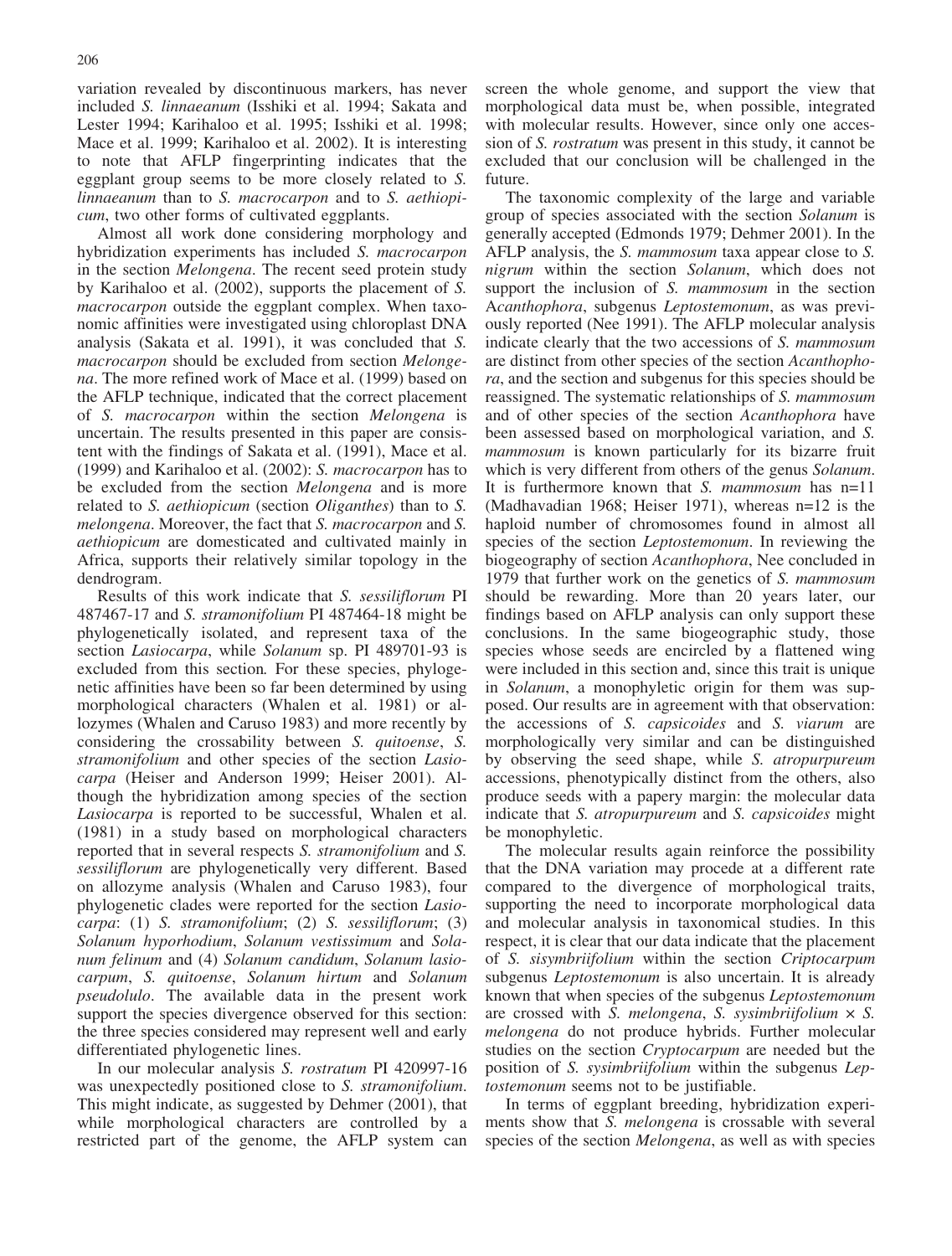of Oliganthes and, to a certain degree, also with species of other sections (Daunay et al. 2001). Even when the hybrids are partially or completely sterile, their existence indicates some degree of genetic relationship. All these species represent the natural gene pool available for the genetic improvement of the cultivated eggplant. For example, in S. linnaeanum, the resistance to Verticillium wilt and to salinity (Daunay et al. 1991) is reported. Thus, specific traits should be investigated in the wild species and they may be introgressed by sexual crossing or by somatic hybridization into commercial varieties of S. melongena. The three cultivated eggplants S. melongena, S. macrocarpon and S. aethiopicum are interfertile, with their wild progenitors representing the primary gene pool for genetic improvement and serving as a secondary gene pool, although they are moderately fertile. Many other species of *Solanum* may constitute the tertiary gene pool, and molecular tools applied to these Solanum species represent an extremely useful approach to assess the degree of relationship among them and to assist the process of gene introgression. Ultimately, as indicated in this work, molecular data combined with morphological characterization are highly suitable for clarifying the phylogenetic affinities of the large and complex genus Solanum.

Acknowledgements The authors thank Ms. S. Effgen for technical assistance and Dr. R. Schäfer-Pregl for advice on analysis. They are particularly grateful to Dr. R.N. Lester for his help in identifying misclassified and unclassified accessions.

# References

- Aggarwal RK, Brar DS, Nandi S, Huang H, Khush GS (1999) Phylogenetic relationship among Oryza species revealed by AFLP markers. Theor Appl Genet 98:1320–1328
- Bachmann K (1997) Nuclear DNA markers in plant biosystematic research. Opera Bot 132:137–148
- Baksh S (1979) Cytogenetic studies of the  $F_1$  hybrid of Solanum incanum L.  $\times$  S. melongena L. Variety "Giant of Benares". Euphytica 28:793–800
- Bohs L (1999) Cyphomandra (Solanaceae). Flora Neotropica Monograph 63. New York Botanical Garden
- Correll DS (1962) The potato and its wild relatives. Contribution of Texas Research Foundation, Bot Studies 4:1–606
- D'Arcy WG (1991) The *Solanaceae* since 1976, with a review of its biogeography. In: Hawkes JG, Lester RN, Nee M, Estrada N (eds) Solanaceae III: taxonomy-chemistry-evolution. Royal Botanical Gardens Kew, London, pp 75–138
- Daunay MC, Lester RN (1988) The usefulness of taxonomy for Solanaceae breeders, with special reference to the genus Solanum and to Solanum melongena L. (eggplant). Capsicum Newslett 7:70–79
- Daunay MC, Lester RN, Laterrot H (1991) The use of wild species for the genetic improvement of Brinjal egg-plant (Solanum melongena) and tomato (Lycopersicum esculentum). In: Hawkes JG, Lester RN, Nee M, Estrada N (eds) Solanaceae III: taxonomy-chemistry-evolution. Royal Botanical Gardens Kew, London, pp 389–412
- Daunay MC, Lester RN, Gebhardt C, Hennart JW, Jahn M, Frary A, Doganlar S (2001) Genetic resources of eggplant (Solanum melongena) and allied species: a new challenge for molecular geneticists and eggplant breeders. In: van den Berg RG, Barendse GWM, van der Weerden GM, Mariani C (eds)

Solanaceae V: advances in taxonomy and utilization. Nijmegen University Press, pp 251–274

- Dehmer KJ (2001) Conclusions on the taxonomy of the Solanum nigrum complex by molecular analyses of IPK germplasm accessions. In: van den Berg RG, Barendse GWM, van der Weerden GM, Mariani C (eds) Solanaceae V: advances in taxonomy and utilization. Nijmegen University Press, pp 85–96
- Dice LR (1945) Measuring of the amount of ecologic association between species. Ecology 26:297–302
- Edmonds JM (1979) Biosystematics of Solanum L., section Solanum (Maurella). In: Hawkes JG, Lester RN, Skelding AD (eds) The biology and taxonomy of the Solanaceae. Linnean Society Symposium Series (7), London Academic Press, pp 529–547
- El Rabey HA, Badr A, Schäfer-Pregl R, Martin W, Salamini F (2002) Speciation and species separation in Hordeum L. (Poaceae) resolved by discontinuous molecular markers. Plant Biol 4:1–9
- Felsenstein J (1985) Confidence limits on phylogenies: an approach using the bootstrap. Evolution 39:783–791
- Gottlieb LD (1977) Electrophoretic evidence in plant systematics. Ann Missouri Bot Gard 64:161–180
- Hammond DH (1979) Growth regulator interactions on morphogenesis in Solanum species. In: Hawkes JG, Lester RN, Skelding AD (eds) The biology and taxonomy of the Solanaceae. Linnean Society Symposium Series (7), London Academic Press, pp 357–369
- Hawkes JG, Smith P (1965) Continental drift and the age of angiosperm genera. Nature 207:48–50
- Heiser C (1971) Notes on some species of Solanum (section Leptostemonum) in Latin America. Baileya 18:59–65
- Heiser C (2001) Interspecific hybridization and the improvement of the Naranjilla (Solanum quitoense). In: van den Berg RG, Barendse GWM, van der Weerden GM, Mariani C (eds) Solanaceae V: advances in taxonomy and utilization. Nijmegen University Press, pp 307–310
- Heiser C, Anderson G (1999) "New" Solanums. In: Janick J (ed) Perspectives on new crops and new uses. Am Soc Hort Science Press, Alexandria, pp 379–384
- Isshiki S, Okubo H, Fujieda K (1994) Phylogeny of eggplant and related Solanum species constructed by allozyme variation. Sci Hort 59:171–176
- Isshiki S, Uchiyama T, Tashiro Y, Miyazaki S (1998) RFLP analysis of a PCR-amplified region of chloroplast DNA in eggplant and related Solanum species. Euphytica 102:295–299
- Kardolus JP, van Eck HJ, van der Ber RG (1998) The potential of AFLPs in biosystematics: a first application in Solanum taxonomy (Solanaceae). Plant Syst Evol 210:87–103
- Karihaloo JL, Gottlieb LD (1995) Allozyme variation in the eggplant, Solanum melongena L. (Solanaceae). Theor Appl Genet 90:578–583
- Karihaloo JL, Brauner S, Gottlieb LD (1995) Random amplified polymorphic DNA variation in the eggplant, Solanum melongena L. (Solanaceae). Theor Appl Genet 90:767-770
- Karihaloo JL, Kaur M, Singh S (2002) Seed protein diversity in Solanum melongena L. and its wild and weedy relatives. Genet Res Crop Evol 49:533–539
- Lester RN (1986) Taxonomy of scarlet eggplants, Solanum aethiopicum L. Acta Hort 182:125–132
- Lester RN, Hasan SMZ (1990) The distinction between Solanum incanum L. and Solanum insanum L. (Solanaceae). Taxon 39:521–523
- Lester RN, Hasan SMZ (1991) Origin and domestication of the brinjal eggplant, Solanum melongena, from Solanum incanum, in Africa and Asia. In: Hawkes JG, Lester RN, Nee M, Estrada N (eds) Solanaceae III: taxonomy-chemistry-evolution. Royal Botanical Gardens Kew, London, pp 369–387
- Linnaeus C (1753) Species plantarum 1:184–188, Stockholm
- Lynch M, Milligan BG (1994) Analysis of population genetic structure with RAPD markers. Mol Ecol 3:91–99
- Mace ES, Lester RN, Gebhardt C (1999) AFLP analysis of genetic relationships among the cultivated eggplant, Solanum melon-